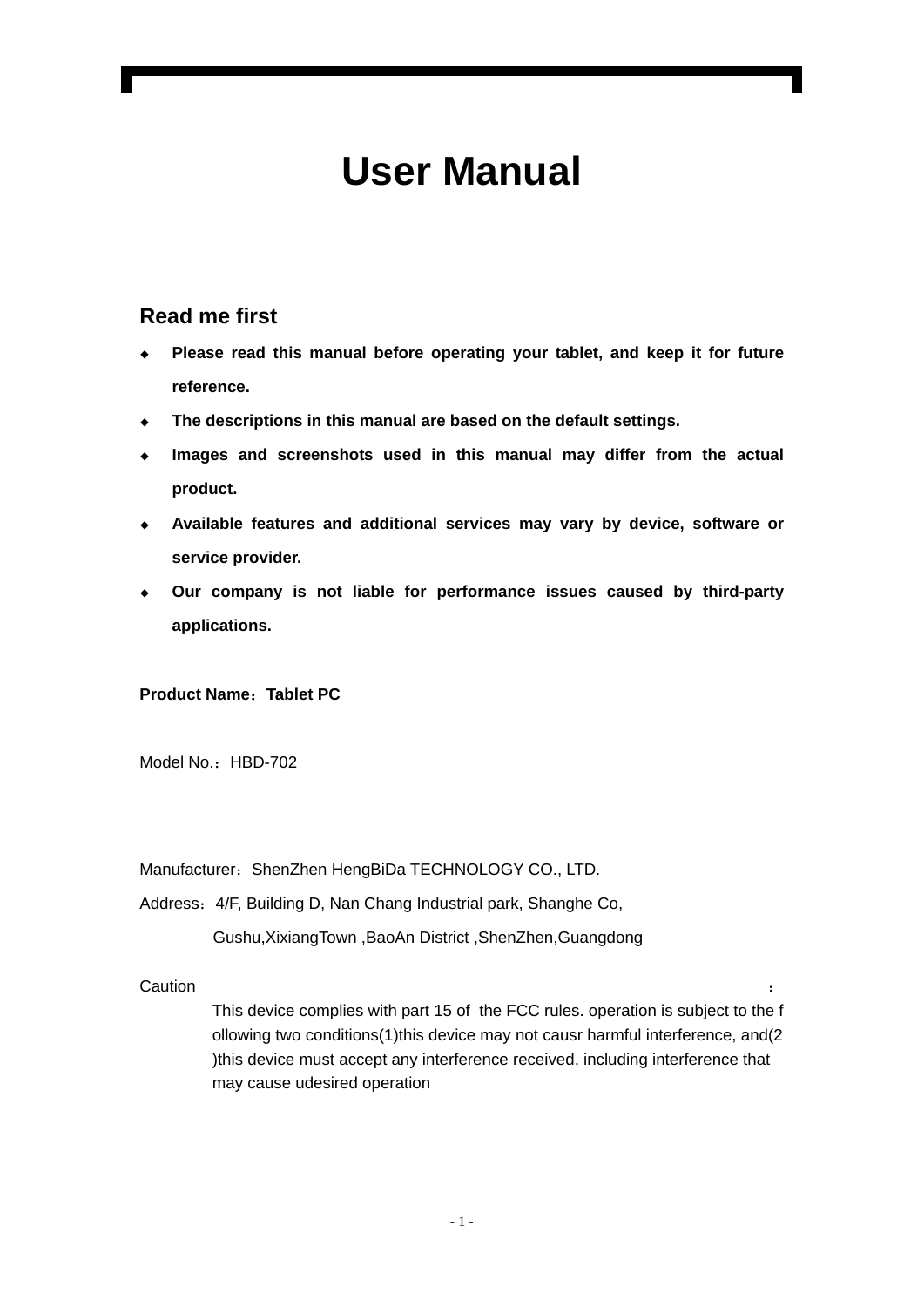# **CONTENTS**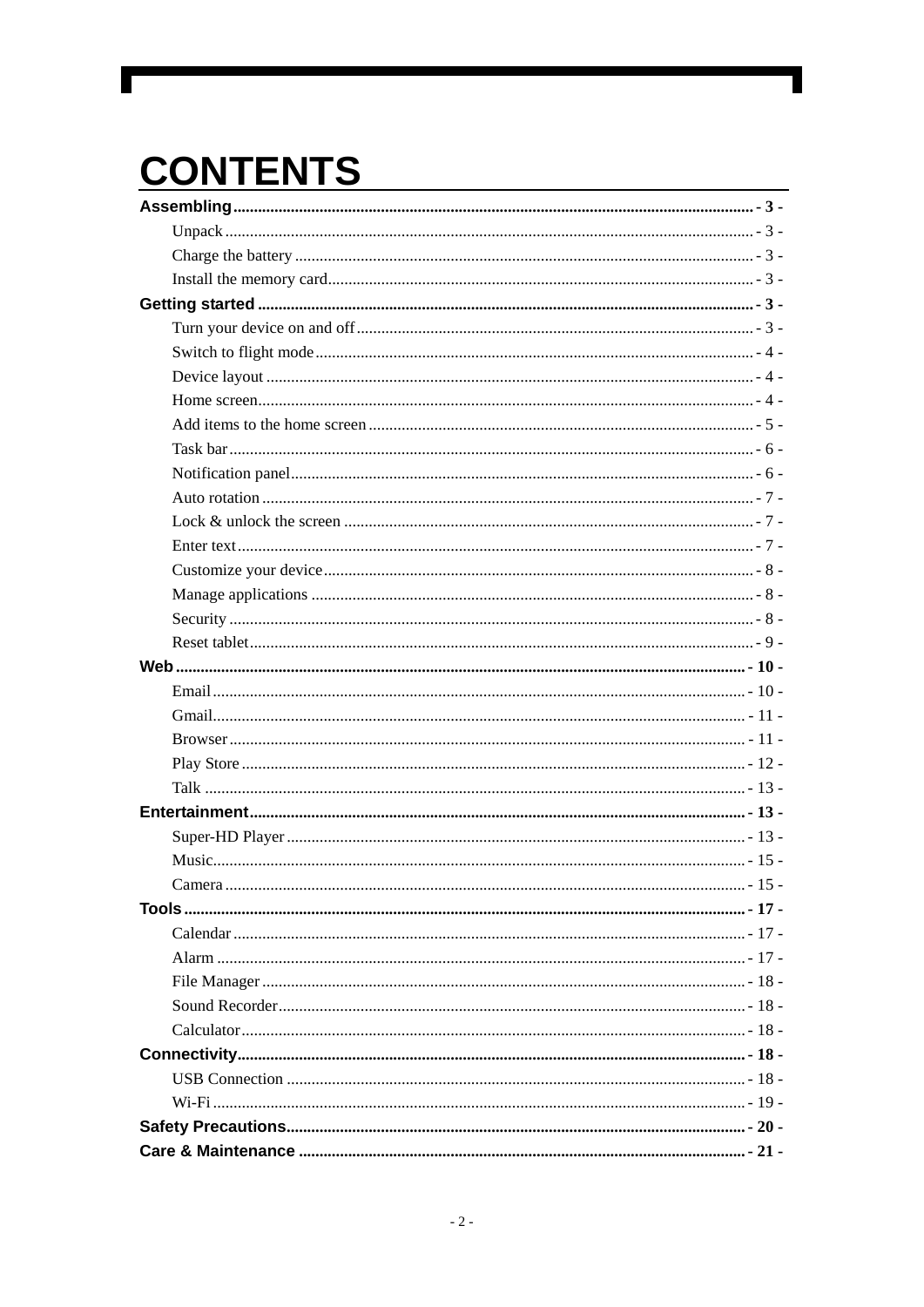## **Assembling**

#### **Unpack**

Check your product box for the following items.

- **Tablet**
- User manual
- **Adapter**

You can purchase additional accessories from your local retailer.

#### **Charge the battery**

Before using the device for the first time, you must charge the battery.

- 1. You can charge the device with a travel adapter or by connecting the device to a PC with a USB cable.
- 2. Battery full icon is shown when finished if your device is off.

**Warning:** Use only original batteries and chargers. Unapproved chargers or cables can cause batteries to explode or damage your device.

#### **Install the memory card**

To store additional multimedia files, you need insert a memory card.

- 1. Insert a memory card with the gold contacts facing downwards.
- 2. Push the memory card into the slot until it clicks.

**Notice**: Our company uses approved industry standards for memory cards, but some brands may not be fully compatible with your device.

## **Getting started**

#### **Turn your device on and off**

To turn on your device, press and hold the power key.

To turn off your device, press and hold the power key, and then tap **OK**.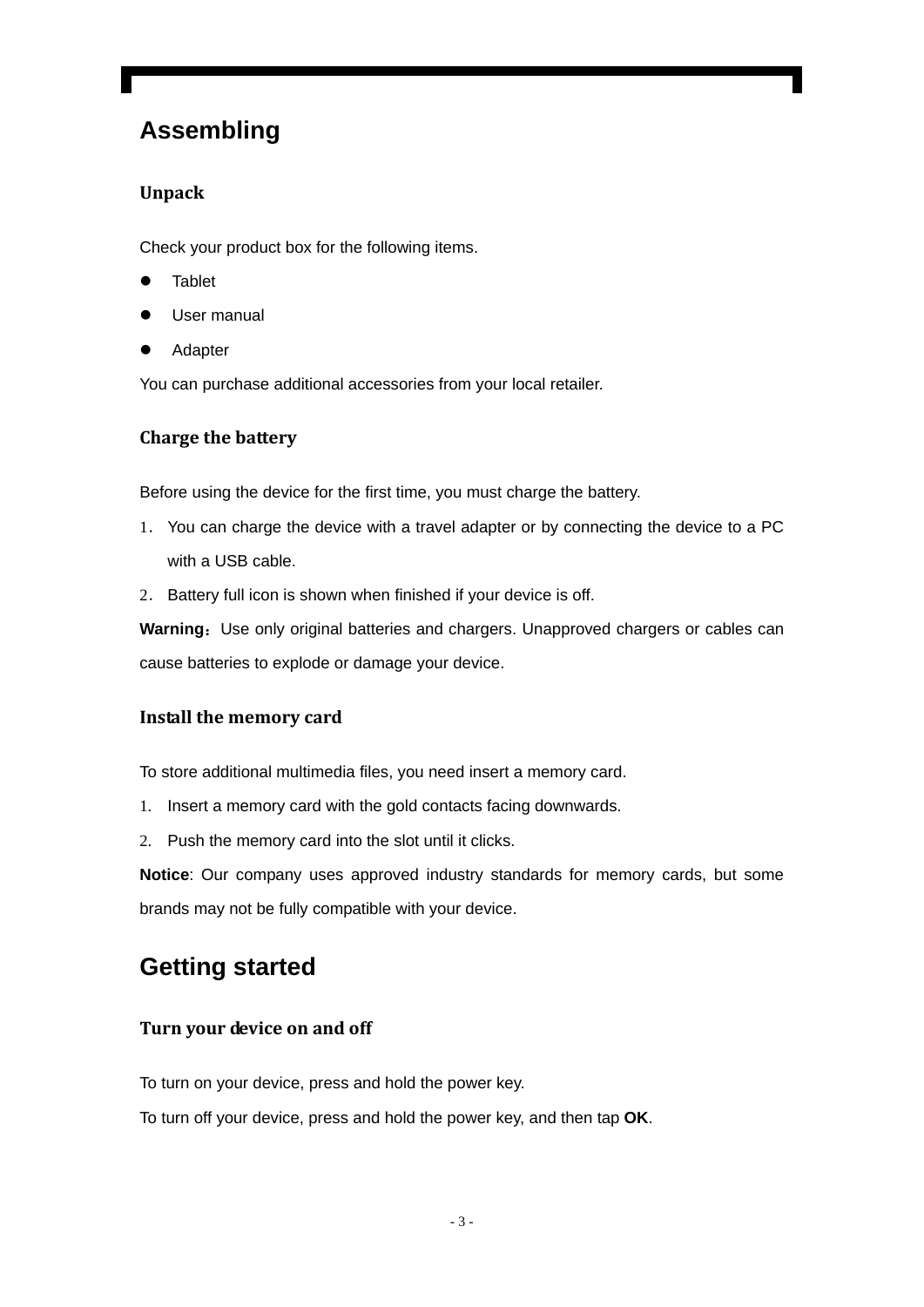#### **Switch to flight mode**

To use only your device's non-network services, switch to flight mode. Please follow the instructions below to turn on flight mode:

Tap **Settings**¬**WIRELESS & NETWORKS**¬**More**¬**Airplane mode** from application list to create a checkmark.

#### **Device layout**



| <b>Volume keys</b>      | Adjust the device volume.                                       |
|-------------------------|-----------------------------------------------------------------|
| <b>Power/Lock/Reset</b> | Press and hold for 2 seconds to turn on or turn off the device. |
|                         | Press to lock the device.                                       |
|                         | Press and hold for 6 seconds to reset the device.               |

#### **Home screen**

The home screen has multiple panels. Scroll left or right to the panels on the home screen, you can view indicator icons, widgets, shortcuts to applications, and other items.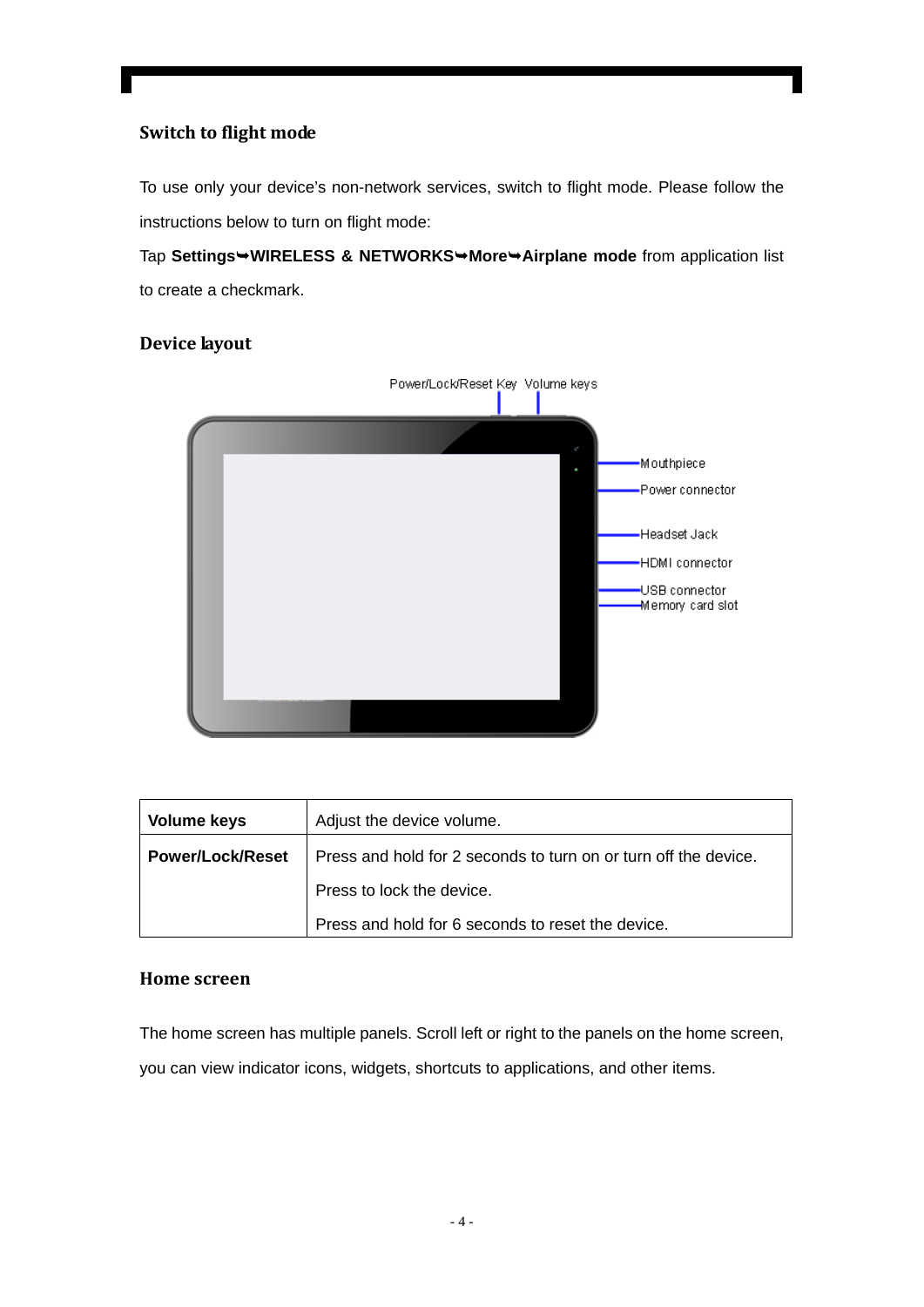

|              | Open the search bar                           |
|--------------|-----------------------------------------------|
| $\mathbf{2}$ | Scroll left or right to the other panels      |
| 3            | Access the application list and widget screen |
|              | Task bar                                      |

#### **Add items to the home screen**

Tap the application icon to access the application list shown below from home screen.

| <b>APPS</b>                                                       | <b>WIDGETS</b>                                                              |                                                          |                                                                |                                                                 |                              |                                                              | $\frac{1}{\sqrt{2}}$ SHOP                  | <b>APPS</b>                  | WIDGETS       |                               |             |                                                                                                                                                                         |                                                                              | $\frac{1}{2}$ SHOP                                                                                                                                                                                                                                                                                                                                                                                                                                                                                                                                                                                                                                     |
|-------------------------------------------------------------------|-----------------------------------------------------------------------------|----------------------------------------------------------|----------------------------------------------------------------|-----------------------------------------------------------------|------------------------------|--------------------------------------------------------------|--------------------------------------------|------------------------------|---------------|-------------------------------|-------------|-------------------------------------------------------------------------------------------------------------------------------------------------------------------------|------------------------------------------------------------------------------|--------------------------------------------------------------------------------------------------------------------------------------------------------------------------------------------------------------------------------------------------------------------------------------------------------------------------------------------------------------------------------------------------------------------------------------------------------------------------------------------------------------------------------------------------------------------------------------------------------------------------------------------------------|
| Browser<br>Ø<br>$\Delta$<br>Flash Player S<br>k.<br>Sound Feoorde | -<br>=<br>÷<br>Calculator<br>м<br>w<br>Gmail<br>Į<br>21600<br>Super-HD Play | w<br>Colendar<br>$\overline{8}$<br>Google<br>talk<br>Tak | $\bullet$<br>Comera<br>$\bullet$<br>Music<br>ه<br>Voice Search | $\checkmark$<br>Clock<br>_<br>$\overline{\mathbf{e}}$<br>People | Downloads<br>⌒<br>Play Store | Email<br>$\overline{\phantom{a}}^{\circ}$<br>اهت<br>Settings | $\sqrt{2}$<br>File Manager<br>⊛<br>SnapPca | Ansleg clock<br>$\mathbf{e}$ | $2 \times 2$  | ★<br>Bookmerk<br>$\mathbf{P}$ | $1\times 1$ | Cough<br><b>CONTRACTOR</b><br><b>X</b> Fixed<br><b>St. Avapre</b><br>1913<br>29<br>P<br>$+1$ when<br><b>Professor</b><br>--<br>Buckmarks<br>$10^{\circ}$<br>FRUCTOOR #5 | 核膜<br><b>Contract</b><br>幽<br><b>Taxable</b><br><b>START</b><br>$3 \times 3$ | Sep27<br><b>Edit Detire 1</b><br><b>Make los Dragon</b><br>Tare - San<br>Show Law Moore<br><b>If Save marking</b><br>deeps for Service<br>Ben - Le<br><b>Barbon Mill</b><br>Stop machine<br>existed<br>$\tau_{\rm BFR} \sim 0.00$ :<br>$2 \times 3$<br>Créencher<br><b>IDIC</b> AUTOR 15<br>Tim, Deerge, I kney.<br>No. 10 Steel<br>Once to see mount :- Wardec'ts dies a fire and<br>relianshows only agreement of you yearns.<br>college students.<br><b>STATISTICS</b><br>Deadline placed it with the working in<br>the department and all are rainfrom to buy and each<br>Marco Zacchino<br>42, 24, 27<br>Homitated Libraries Permitte to any for- |
|                                                                   |                                                                             |                                                          |                                                                |                                                                 |                              |                                                              |                                            | Contact                      | $-2 \times 1$ | Cartaot                       | 1 × 1       | Digital clock                                                                                                                                                           | $0 \times 2$                                                                 | <b>Frrust</b><br>$3 \times 2$                                                                                                                                                                                                                                                                                                                                                                                                                                                                                                                                                                                                                          |
| ≏<br>$\overline{\phantom{0}}$                                     | Ū                                                                           | Ξ<br>ć                                                   | <b>&lt;()</b>                                                  |                                                                 |                              |                                                              | $-$ 7 2.59 $\pm$                           | D<br>$\bigcup$               | Ū             | Ξ<br>K)                       | ৰ্তা        |                                                                                                                                                                         |                                                                              | □ → 2:59 ■                                                                                                                                                                                                                                                                                                                                                                                                                                                                                                                                                                                                                                             |

Scroll left or right to view more items.

To add items to the home screen, tap and hold an item, then drag the item to a new location.

To remove items from the home screen, tap and hold an item, then drag the item to the **Remove** area at the top of the home screen.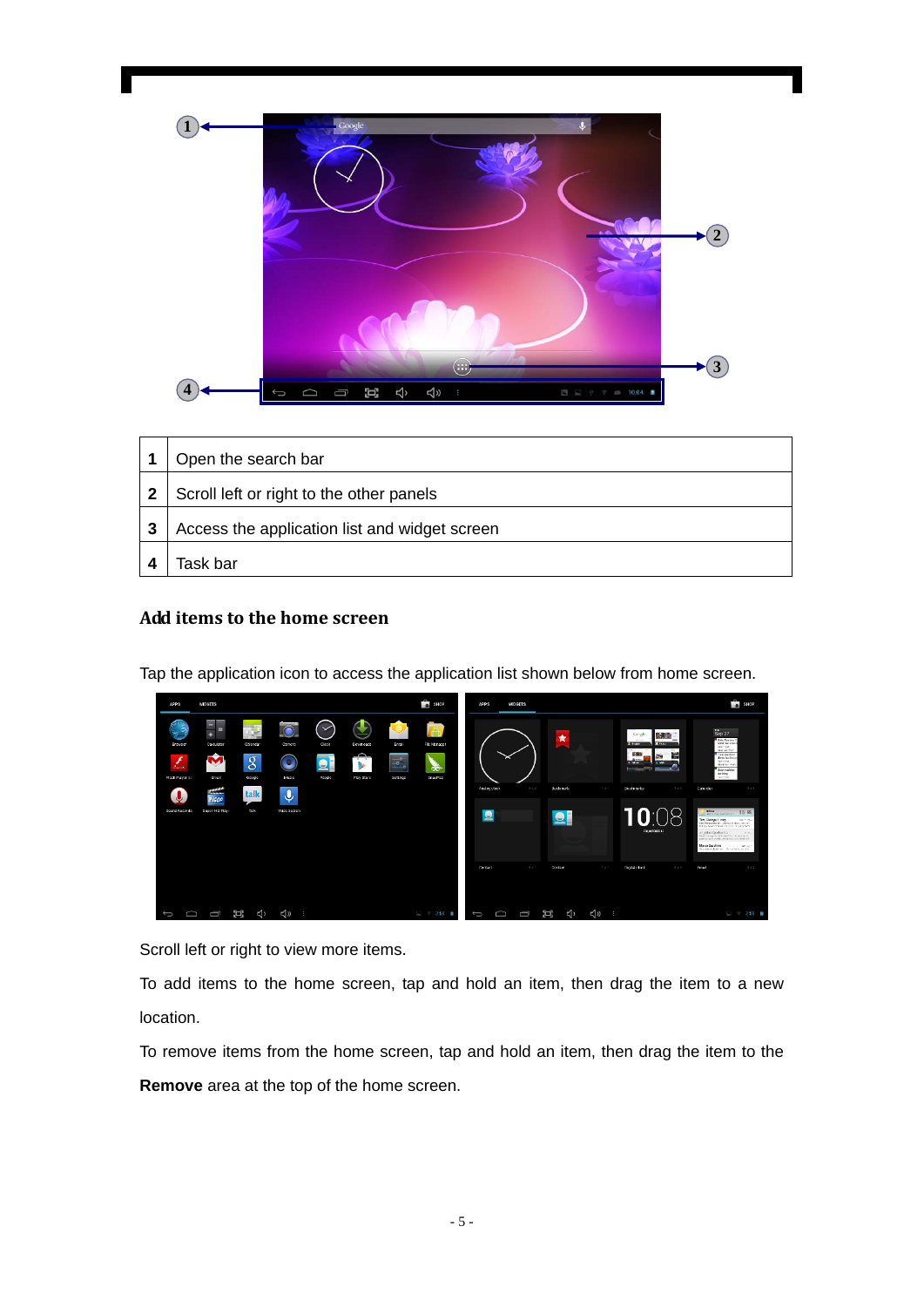#### **Task bar**

The task bar is shown at the bottom of the screen. It displays commonly used option buttons, battery level indicator, current time and other indicator icons.

|              | Ð.                                                                                     |  |  |  |  |  |
|--------------|----------------------------------------------------------------------------------------|--|--|--|--|--|
|              |                                                                                        |  |  |  |  |  |
| 1            | Return to previous screen.                                                             |  |  |  |  |  |
| $\mathbf{2}$ | Return to home screen.                                                                 |  |  |  |  |  |
| 3            | View the applications you have accessed recently.                                      |  |  |  |  |  |
| 4            | Capture the screen.                                                                    |  |  |  |  |  |
| 5            | Adjust the device volume to low level.                                                 |  |  |  |  |  |
| 6            | Adjust the device volume to high level.                                                |  |  |  |  |  |
| 7            | Open a list of options available on the current screen.                                |  |  |  |  |  |
| 8            | Display notification icons. Tap the notifications area to open the notification panel. |  |  |  |  |  |

#### **Indicator icons**

| <b>Icon</b> | <b>Definition</b>    | <b>Icon</b> | <b>Definition</b>     |
|-------------|----------------------|-------------|-----------------------|
|             | Open Wi-Fi available |             | Flight mode activated |
| Ş           | Wi-Fi connected      |             | Music being played    |
|             | Uploading data       |             | Downloading data      |
|             | Connected to PC      | 仓           | Alarm activated       |
|             | Battery power level  |             |                       |

#### **Notification panel**

Tap the notifications area to open the notification panel shown below. You can access a list

of notifications.

Tap  $\frac{1}{10}$  to activate or deactivate wireless connection features and other settings.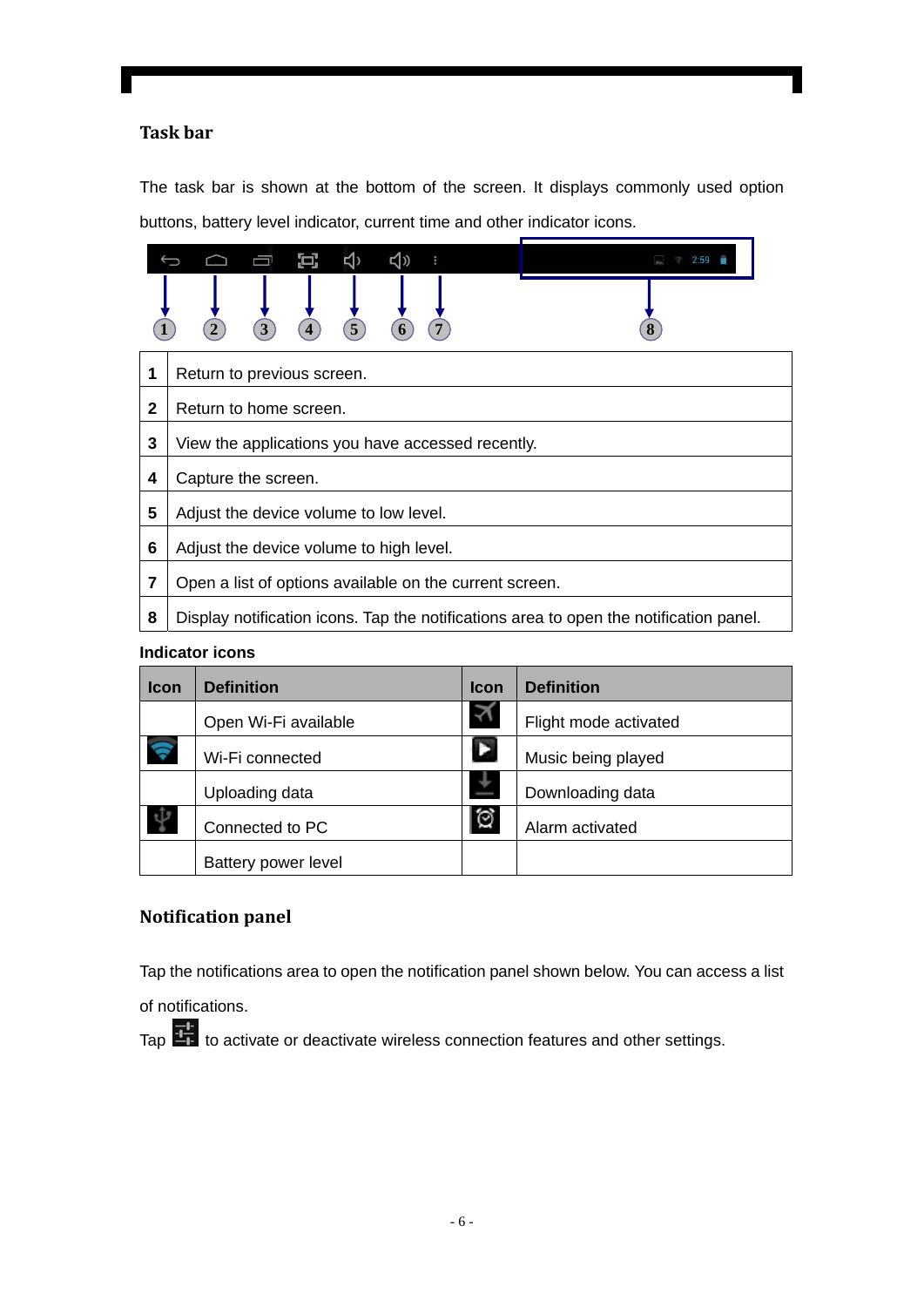

**Wi-Fi:** Activate or deactivate the Wi-Fi connection.

**Auto-rotate screen:** Activate or deactivate the auto rotation feature.

**Brightness**:Adjust the basic brightness level of the display to lighter or darker.

**Notifications:** Activate or deactivate the notification feature.

**Settings: Access Settings application.** 

#### **Auto rotation**

If you rotate the device while using some features, the interface will automatically rotate as well. To prevent the interface from rotating, open the notifications panel and select **Auto-rotate screen**, then scroll it to **Off**.

#### **Lock & unlock the screen**

To unlock the screen, tap and hold the lock icon, then drag it to the unlock area where the unlock icon is.

To lock the screen manually, press **Power** key.

#### **Enter text**

You can enter text by selecting characters on the virtual keyboard.

Tap the text input field to display the virtual keyboard. To hide the keyboard, tap  $\blacktriangleright$  at the task bar.

To change the text input method, tap  $\Box$  at the task bar.

From a text field, you can use the copy and paste feature for fast inputting.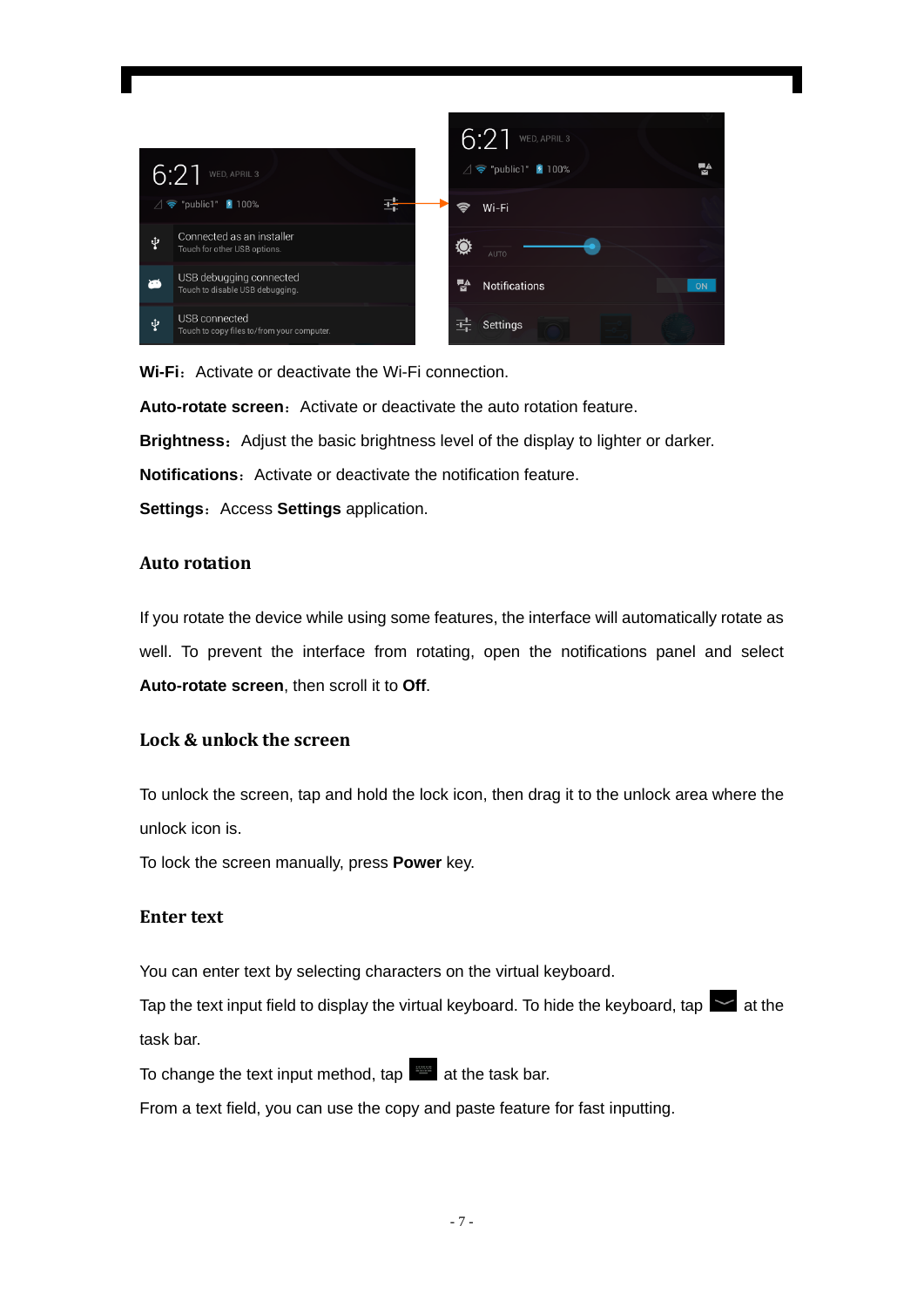#### **Customize your device**

To customize your device according to your preferences, tap **Settings** from application list or notification panel.

#### **Manage applications**

To manage the applications installed on your device, tap **Settings >Apps.** 

- 1. To uninstall an application, select **DOWNLOADED**, then select an item and tap **Uninstall**, tap **OK** to confirm.
- 2. To stop or change the settings of an application, select **RUNNING** or **ALL**, then select an item and tap the option you need.

#### **Security**

You can protect your device and data by setting screen lock or encrypting your tablet.

**Set a screen lock** 

To set a screen lock, tap **Settings→Security→ Screen lock** from application list.

- **None:** Deactivate the screen lock.
- **Slide:** Slide to unlock the screen.
- **PIN:** Enter a numeric PIN to unlock. When prompted, enter the PIN to unlock the screen.
- **Pattern:** Draw a pattern to unlock. Follow the instructions to draw your lock pattern. When prompted, draw the pattern to unlock the screen.
- **Password:** Enter a passcode to unlock. When prompted, enter the passcode to unlock the screen.
- Face Unlock: Look at your tablet to unlock it. Follow the on-screen instructions to set it up. Tap **Continue** to choose your backup lock in case Face Unlock can't see you.

When prompted, to unlock your tablet, just look at it. When Face Unlock can't see you, enter the PIN code or draw the pattern saved before.

**Screen time-out** 

Select **Settings**¬**Display**¬**Sleep** from application list, you can set the time before the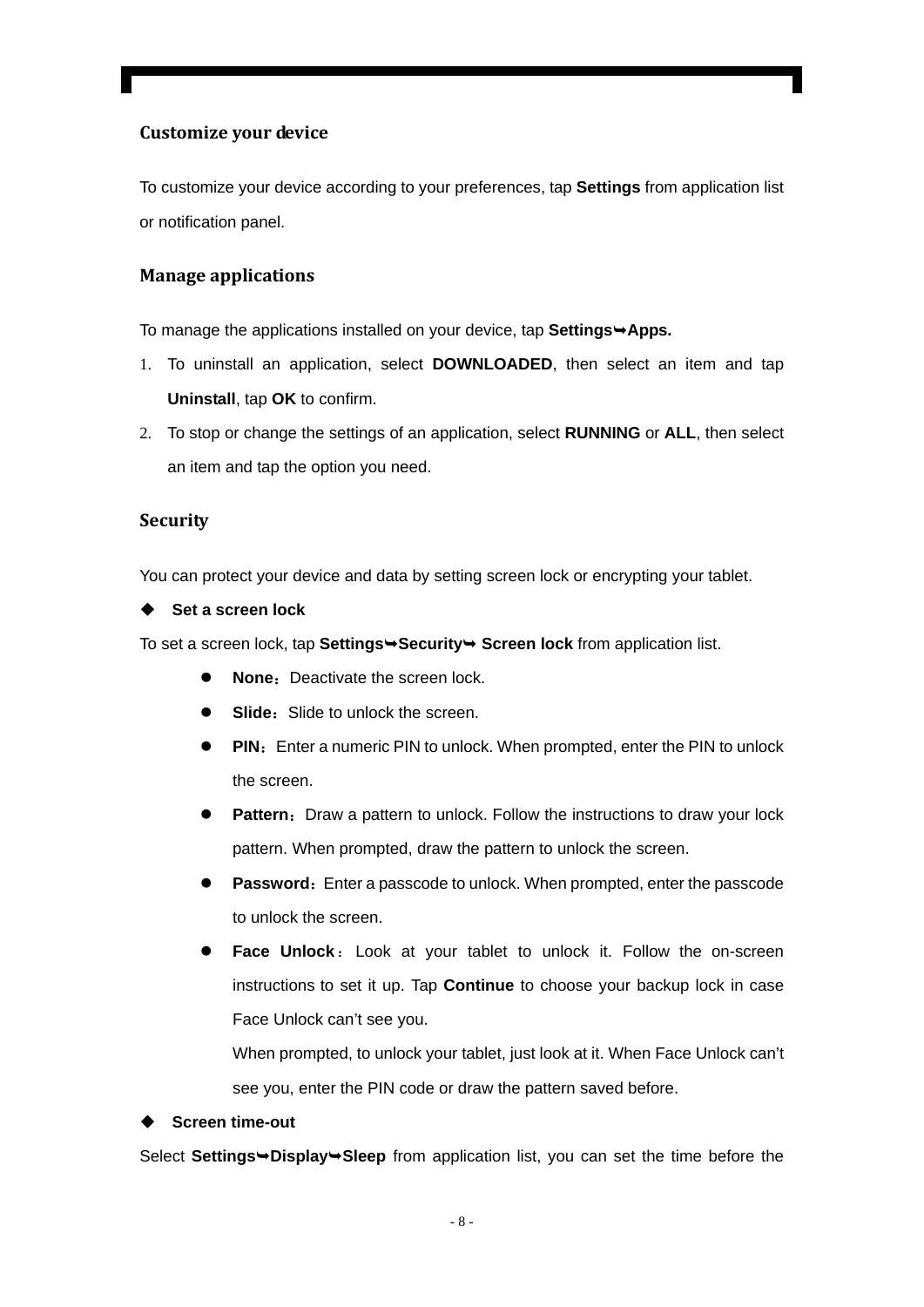screen times out and goes into lock mode. ( you have not entered any characters or made other selections).

#### **Reset tablet**

You can reset system and desktop settings to their original values by the following steps:

- 1. Select **Settings**¬**Backup & reset** from application list.
- 2. Tap **Factory data reset.**
- 3. If you want to erase all data on your tablet, such as music, pictures, and other data, tap **Erase SD card** checkbox to create a checkmark.
- 4. Tap **Reset tablet**.

The device resets to the factory default settings automatically.

**Warning!**: Factory data reset will erase all data from your device and SD card, including your google account, system and application data and settings, and downloaded applications.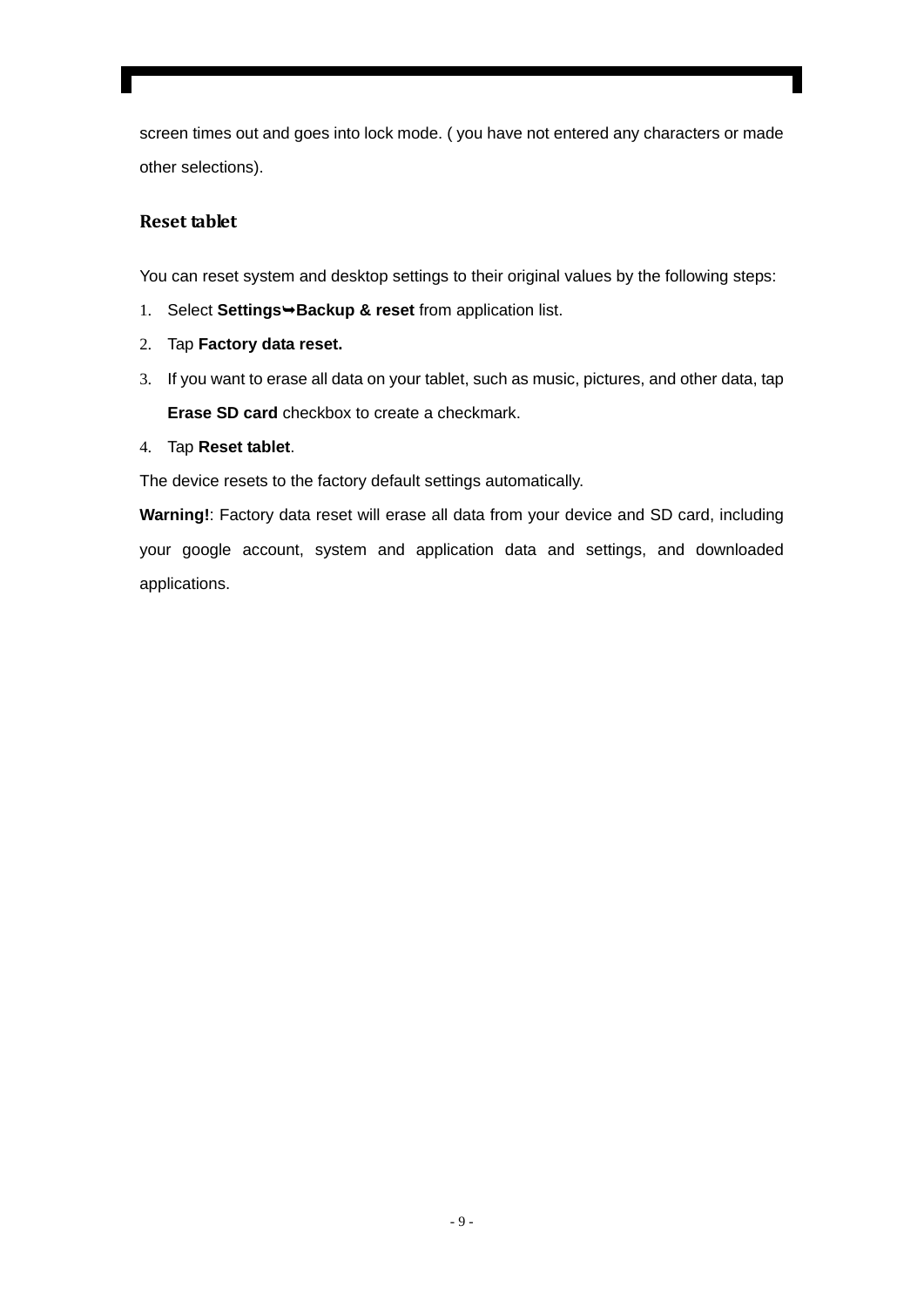### **Web**

#### **Email**

To receive and send mail, you must have a remote mailbox service. This service may be offered by a service provider. Your device is compliant with applicable internet standards for POP3/IMAP/Exchange.

Before you can send or receive mail on your device, you need to set up an email account and define the email settings correctly. You can define more than 1 mailbox.

- ◆ Set up your email
- 1. Tap **Email** from application list.
- 2. You can use mailbox guide to set up your mailbox, tap **Next** until it's done.
- 3. If you need to add another email account, tap the option button at the upper right $\rightarrow$ **Settings** $\rightarrow$ **ADD ACCOUNT**, then set up the email account with the mailbox guide.

When you are finished setting up the email account, the email messages are downloaded to your device. If you have created more than two accounts, you can switch between email accounts. Select an account name at the top left of the screen and select the one you want to retrieve messages from.

#### **Delete your email account**

- 1. Open the application list and select **Email**.
- 2. Tap the option button at the upper right, then select **Settings** and the email account you want to delete.
- 3. Tap **Remove account**.
- 4. Tap **OK** to confirm.
- **Create and send email**
- 1. Open **Email** application.
- 2. Tap  $\blacktriangleright$
- 3. In **To** field, enter the recipient's email addresses manually and separate them with a comma. Add more recipients by tapping **Cc/Bcc**.
- 4. To insert attachments, tap the option button at the upper right and select **Attach file**.
- 5. Enter the subject and the text.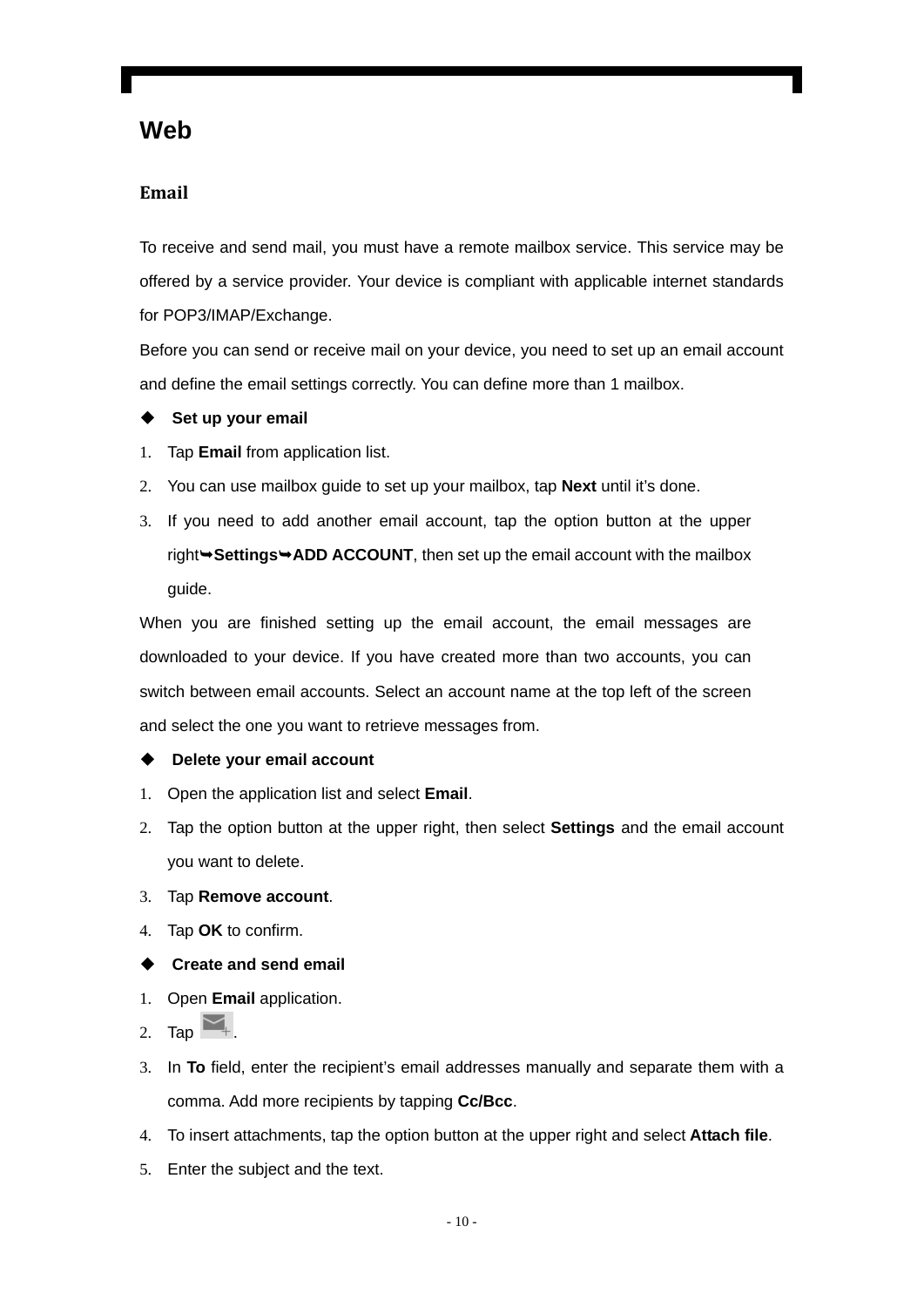6. Tap **SEND** to send the email.

#### **Gmail**

You can retrieve new email messages from the Google Mail webmail service to your inbox. Before you can send or receive mail on your device, you need to set up a Gmail account.

#### ◆ Create a Gmail account

If you don't have a Google Account, tap **New**, then follow the on-screen instructions to create a new one.

#### **Set up a Gmail account**

If you want to add an existing account, tap **Existing**, enter your email address and password, and then select **Next**, when you are finished setting up the email account, the email messages are downloaded to your device.

#### **View email messages**

- 1. When you open the email account, the amount of unread email messages is displayed at the title bar and the unread email messages are displayed in bold.
- 2. To view an email message, tap it.
- 3. To mark an important email message, tap the star icon below the date. To cancel the mark, tap the star icon again.

#### **Create and send an email**

- 1. Tap  $\overline{\phantom{a}}$
- 2. In **To** field, enter the recipient's email addresses manually and separate them with a comma. Add more recipients by tapping **Cc/Bcc**.
- 3. To insert attachments, tap the option button at the upper right and select **Attach file**.
- 4. Enter the subject and the text.
- 5. Tap **SEND** to send the email.

#### **Browser**

Tap **Browser** from application list to access to the web.

#### **Browser webpages**

- 1. Select **Browser** to launch a specified homepage.
- 2. To access a specific webpage, select the URL input field, enter the web address of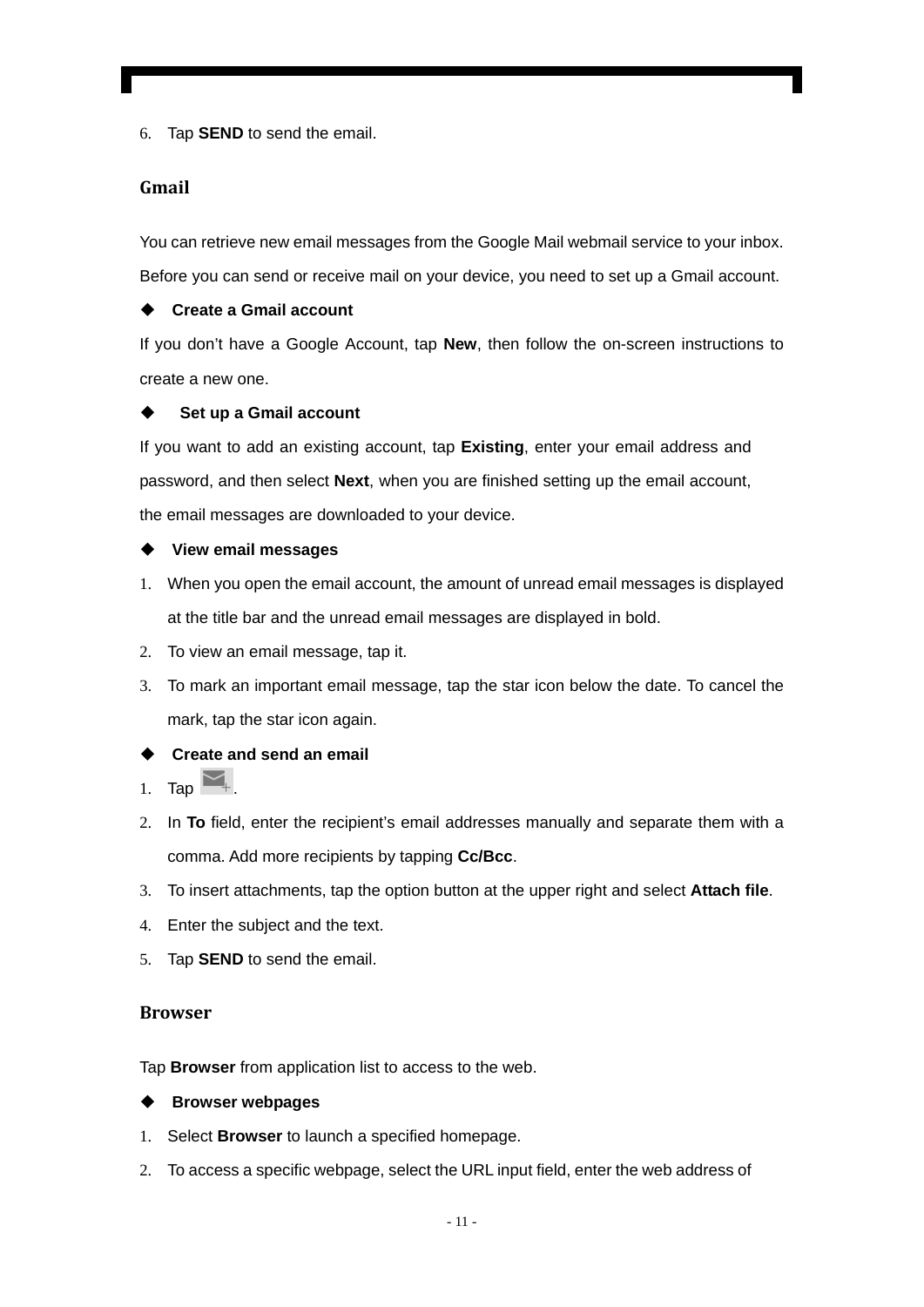the webpage, and select **Go**.

3. To zoom in, place two fingers on the screen and spread them apart. To zoom out, move your fingers closer together. You can also double-tap the screen.

#### ◆ Add windows

You can have multiple windows open at one time.

- 1. To add a new window,  $tan \theta$  at the title bar.
- 2. To open up a window, tap the title of the window.
- 3. To close the window, tap at the title bar.

#### ◆ Set homepage

- 1. Tap the option button at the upper right.
- 2. Select **Settings**¬**General**¬**Set homepage**.
- 3. Enter the web address of the desired webpage.

#### ◆ Add bookmarks

While navigating a website, tap  $\sqrt{2}$  to add current URL to your bookmark list and easily access it later.

#### **View bookmarks and history**

Tap  $\mathbf{E}$  to open the bookmark list and the recent history. Tap a bookmark or any entry to display the webpage.

#### **Customize browser**

To make adjustments in your browser settings, tap the option button at the upper right, and then select **Settings**.

#### **Play Store**

Play Store allows you to easily download an abundance of applications directly to your device. Before using the Play Store, you must have a Google Account.

- 1. From the application list, tap **Play Store**.
- 2. Sign in to your Google Account.
- 3. Search for and download applications as desired.
- 4. Follow the on-screen instructions.

#### **Note**

• All applications offered by Play Store are developed by third party. To get the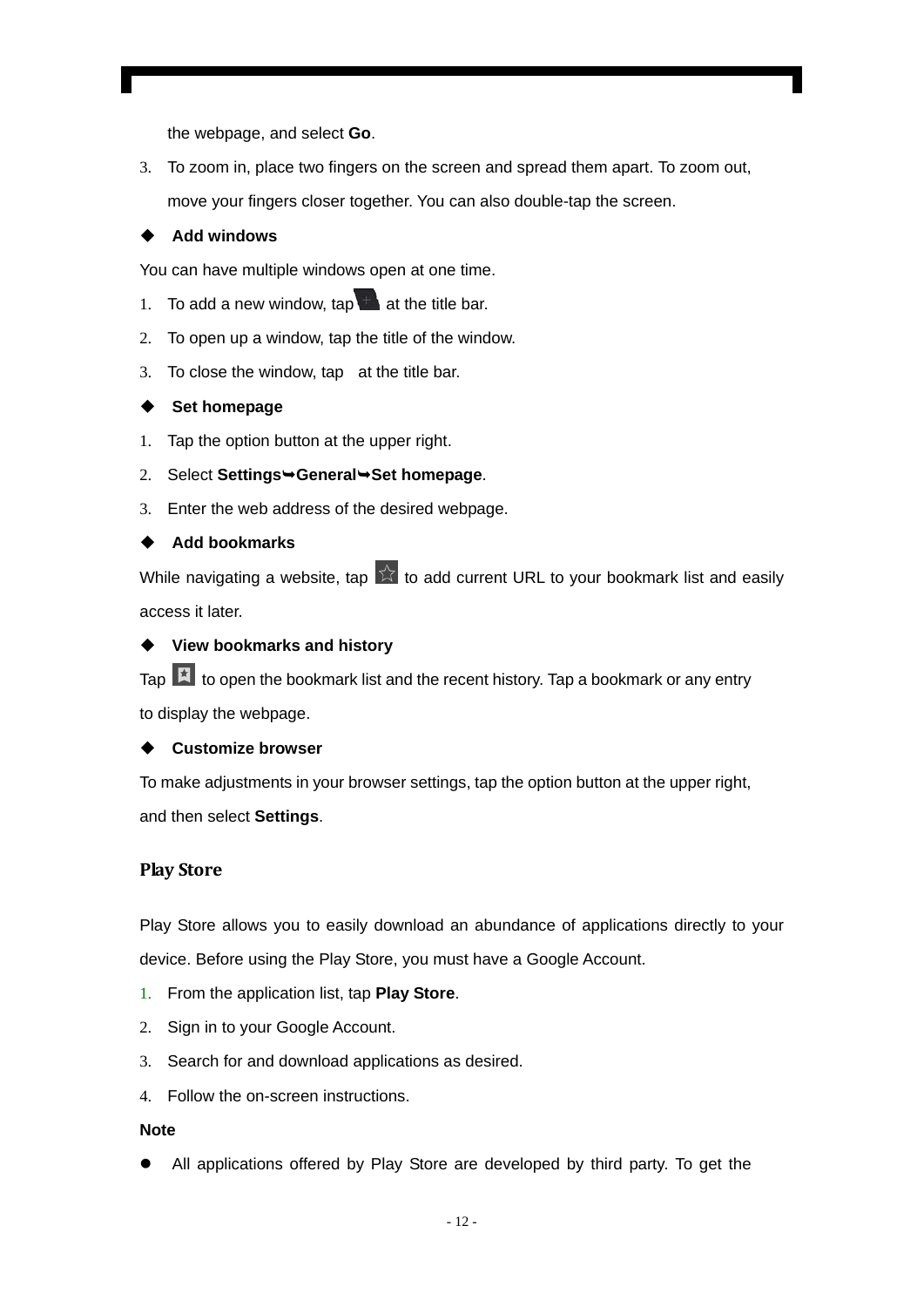information about the developers, you can read the descriptions of each application.

• Our company is not liable for performance issues caused by third-party applications.

#### **Talk**

Google Talk is a free web-based application for instant text, voice and video chats. Before using the Google Talk, you must have a Google Account.

- 1. From the application list, tap **Talk**.
- 2. Set up a Google account or sign in, follow the on-screen instructions.
- 3. Select **Add friend**, enter a friend's email address and select **Send invitation**.
- 4. When your friend accepts the invitation, he or she is added to your friend list. You can start talking.

### **Entertainment**

#### **SuperHD Player**

To view or organize your images and video clips, or edit and send your files to other devices, or set photos as wallpapers, select **Super-HD Player** from application list.

**Note:** It takes a few more minutes to enter this application if you store more files.

| Type         | Format                      |
|--------------|-----------------------------|
| Image        | I JPEG、 GIF、BMP、PNG         |
| <b>Video</b> | AVI、RM、RMVB、MOV、FLV、3GP、MP4 |

**Supported file formats** 

**Note:** Some files may not play properly depending on how they are encoded.

#### **View a photo**

- 1. Select a folder.
- 2. Select a photo to view. To view more photos, scroll left or right.
- 3. To zoom in, place two fingers on the screen and spread them apart. To zoom out, move fingers closer together. You can also double-tap the screen.
- 4. To start a slideshow, tap the option button and then select **Slideshow.**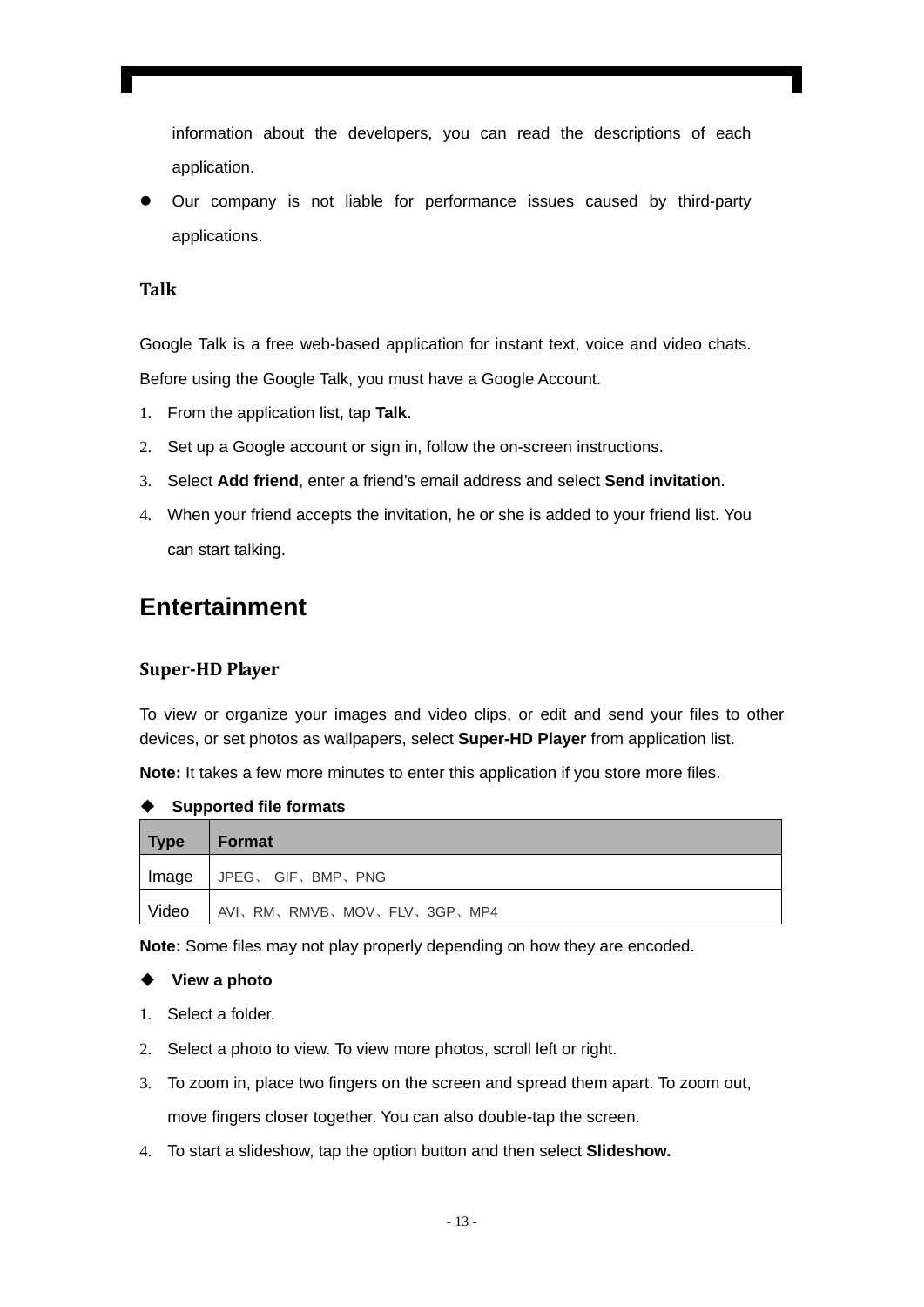- 5. To view the details of a file, tap the option button, then select **Details.**
- 6. To share a photo with others via Email, Gmail or Messaging, tap  $\Box$  at the title bar.
- 7. To set a photo as wallpaper, tap the option button at the upper right $\rightarrow$  select **Set picture as**  $\rightarrow$  **Wallpaper** $\rightarrow$  drag the slides of the crop box to create the crop area, then tap **Crop**.
- 8. To set a photo as a caller ID, tap the option button at the upper right→select Set **picture as → Contact photo → Contacts →** Create a new contact or select an existing contact $\rightarrow$  drag the slides of the crop box to create the crop area, then tap **Crop**.

#### **Edit a photo**

- 1. To crop the image, tap the option button at the upper right, then select **Crop**.
	- To move the crop box, tap and hold the crop box and drag it to the desired location.
	- To add or subtract from the selection border of the crop box, drag the crop box to the desired size.
	- When you are finished, tap **Save**.
- 2. To edit photos and apply various effects, tap the option button at the upper right, then select **Edit**.
	- $\bullet$  To apply a color effect, tap  $\bullet$ .
	- To apply a photo frame effect, tap  $\blacksquare$ .
	- To crop, straighten, rotate or flip the image, tap  $\Box$ .
	- To adjust contrast, tap  $\omega$ .

#### **Play a video**

- 1. Select a folder.
- 2. Select a video to play.
- 3. Control playback with the virtual keys.
- 4. To watch a video saved on your device on TV, connect your device and TV with HDMI cable.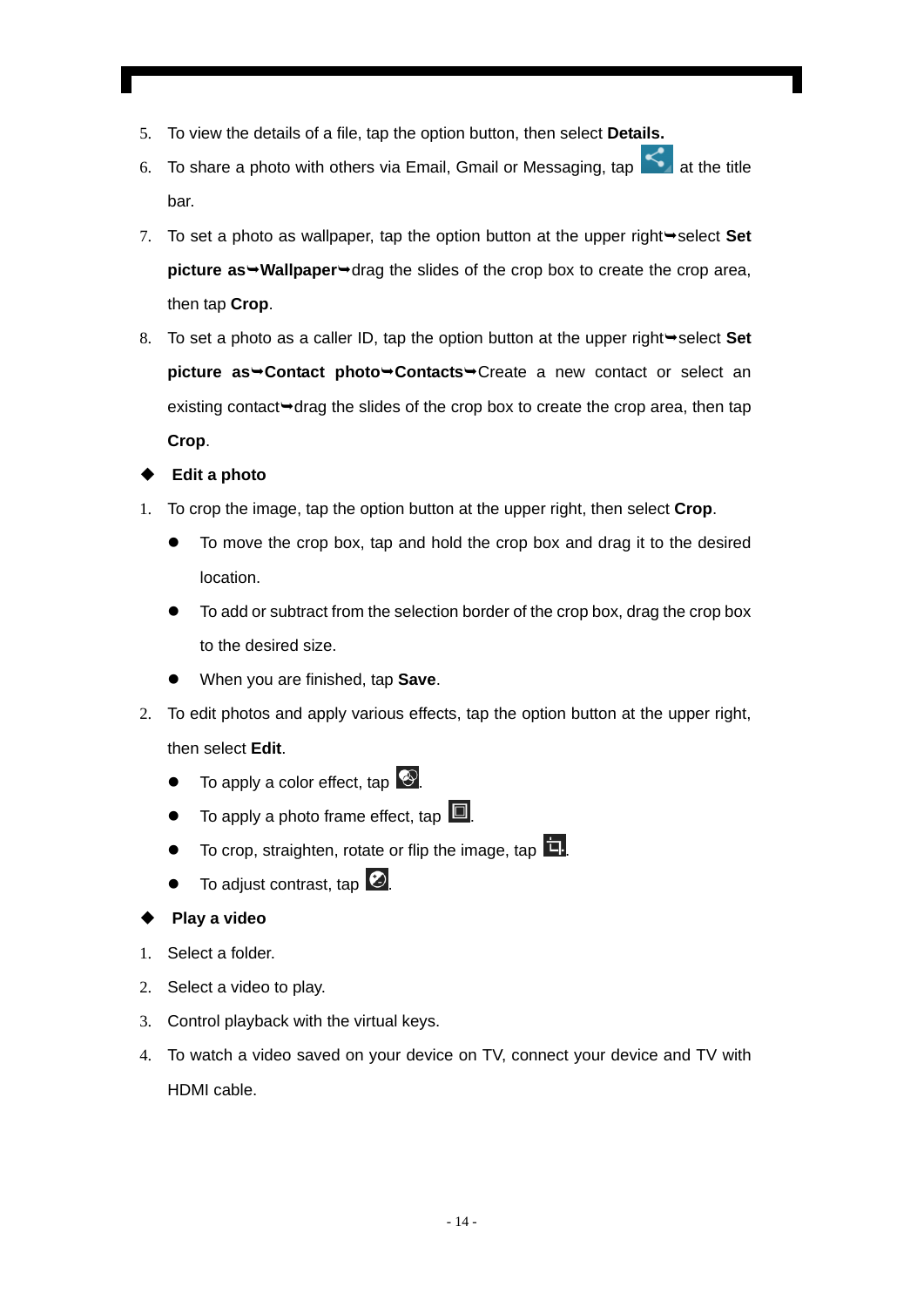#### **Music**

With Music, you can play music files. The music player supports the following file formats: MP3, AAC, APE, WMA, OGG, WAV, M4A and so on.

**Note:** Some files may not play properly depending on how they are encoded.

#### **Add music files to your device**

Start by transferring files to your device or memory card.

#### **Play music**

- 1. Select a music file.
- 2. Control playback with the virtual keys.
	- $\bullet$   $\overrightarrow{a}$  The current list of songs are randomly shuffled for playback.
	- $\overline{z}$  Replays the current list when the list ends.
	- $\frac{2}{\sqrt{2}}$  Repeats the current playing song.

#### **Create a playlist**

- 1. Tap and hold a music file.
- 2. Select **Add to playlist**.
- 3. Select **New**.
- 4. Enter a name.
- 5. Tap **Save**.
- **Delete a playlist**
- 1. Tap **Playlists**.
- 2. Tap and hold the playlist you want to delete.
- 3. Select **Delete**.

#### **Camera**

With the camera function, you can capture photos and take videos.

#### **Capture a photo**

- 1. Open the application list and select **Camera**.
- 2. Before taking a picture, you need to make some adjustments.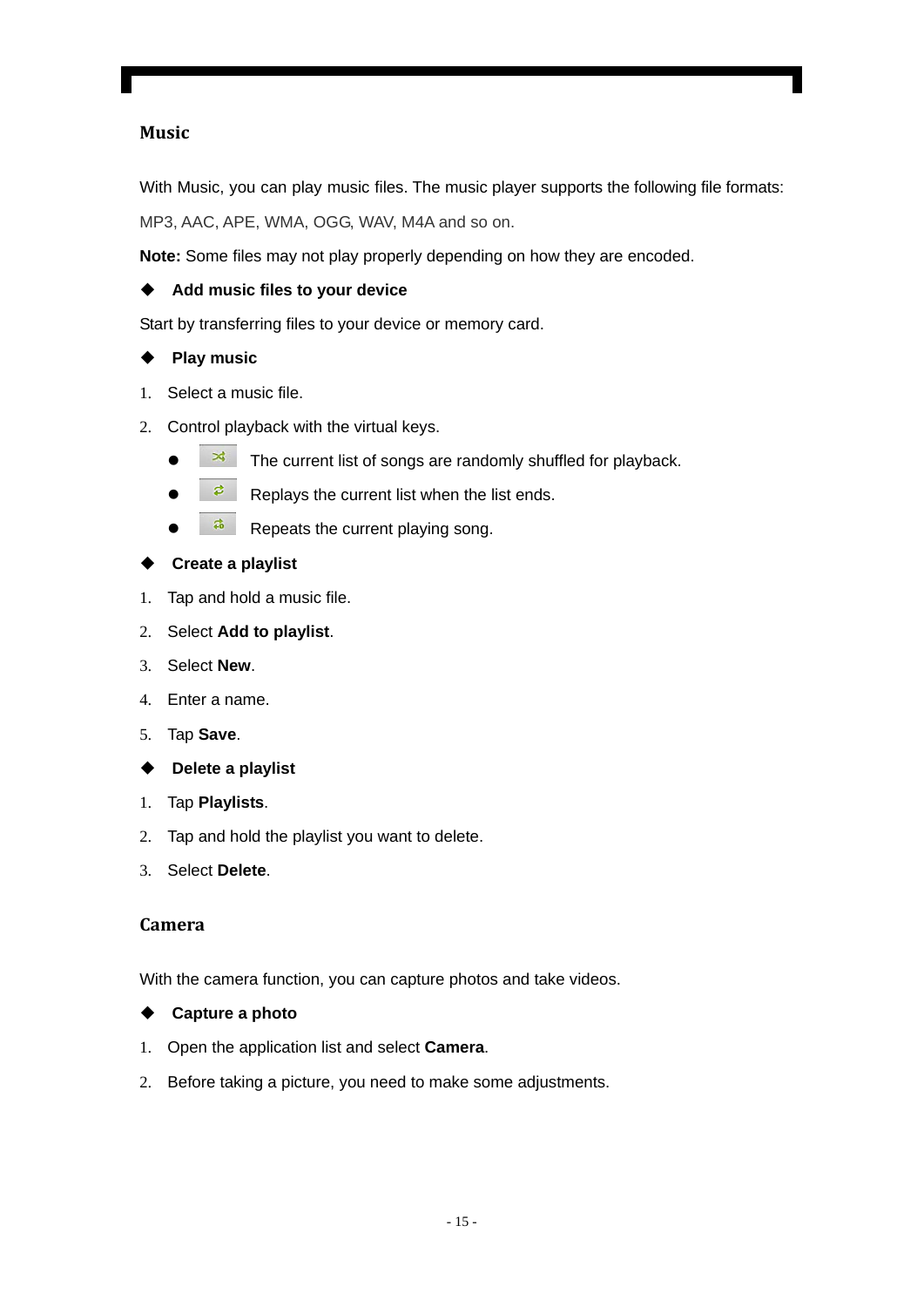

Place two fingers on the screen and spread them apart or move fingers closer together

to zoom in or zoom out.

| <b>Icon</b>              | <b>Definition</b>                                      |
|--------------------------|--------------------------------------------------------|
| $\mathbf{Q}$             | Tap to switch between the front and rear camera lenses |
| $\frac{-1}{1-\epsilon}$  | Change the resolution option or set storage location.  |
| $\overline{\phantom{a}}$ | Change to video mode.                                  |
| $\mathbb{Z}$             | Change to panorama mode to take a landscape photo.     |
| $\bullet$                | Adjust the color balance.                              |
| $\mathbf{Z}$             | Adjust the exposure value.                             |

- 3. Aim the lens at the subject and tap  $\bullet$  to take a photo. The photo is saved automatically to the folder DCIM.
- 4. Select the image viewer icon at the upper right to view the pictures.

#### **Record a video**

- 1. Open the application list and select **Camera**. Tap **1** to change to video mode.
- 2. Before recording a video, you need to make some adjustments.



Place two fingers on the screen and spread them apart or move fingers closer together

to zoom in or zoom out.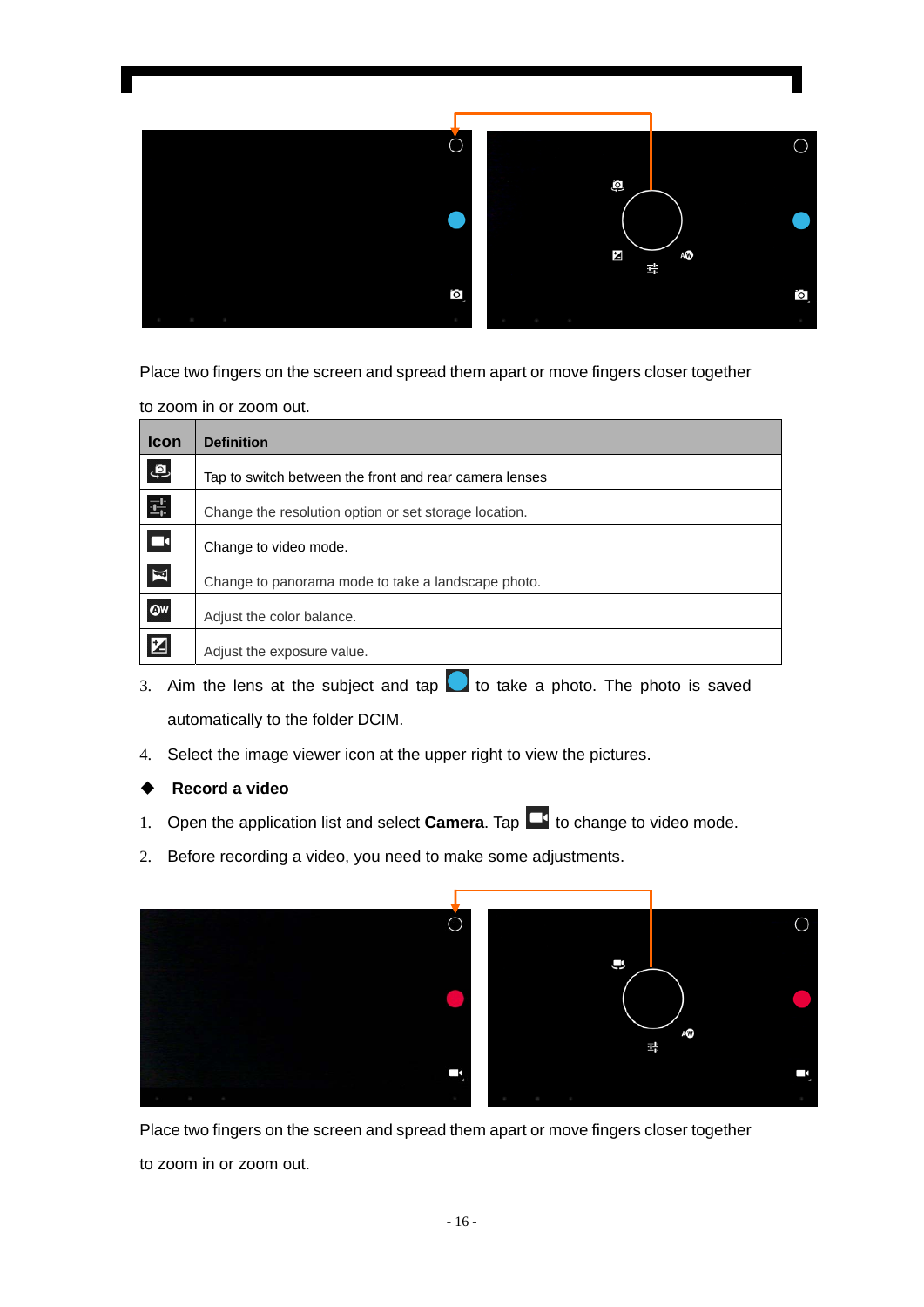| <b>Icon</b>             | <b>Definition</b>                                                        |
|-------------------------|--------------------------------------------------------------------------|
| $\mathbf{Q}$            | Tap to switch between the front and rear camera lenses                   |
| 퓩                       | Change the video quality or set self-timer interval or storage location. |
| $\overline{\mathbf{o}}$ | Change to camera mode.                                                   |
| $\bullet$               | Adjust the color balance.                                                |

- 3. Tap  $\Box$  to start recording. The length of the video recording is restricted by the available space on your storage.
- 4. Tap **th** to stop recording. The video is saved automatically to the folder DCIM.
- 5. After recording videos, select the image viewer icon at the upper right to view the recorded videos.

## **Tools**

#### **Calendar**

With the Calendar feature, you can consult the calendar by day, week, or month, create events, and set an alarm to act as a reminder, if necessary.

To access the calendar, tap **Calendar** from application list.

- 1. To create an event, tap  $\blacksquare_+$ .
	- Fill in the fields, and set category, date, time & an alarm.
	- **•** After you finish, select **DONE**.
- 2. You can view calendar in different views, Day, Week, Month and All.
- 3. To delete an entry, tap the event to open it, and then select  $\rightarrow$  OK.

#### **Alarm**

From application list, tap **Clock**, and then select .

- 1. Tap  $\mathbf{t}$  to add alarm.
	- Tap the numeric pad to set alarm time, and then select AM or FM, when you are finished, tap **OK**.
	- Tap set alarm details, when you are finished, tap  $\sim$ .
	- Tap the time to change alarm time.
	- To activate a preset alarm, set the alarm to ON.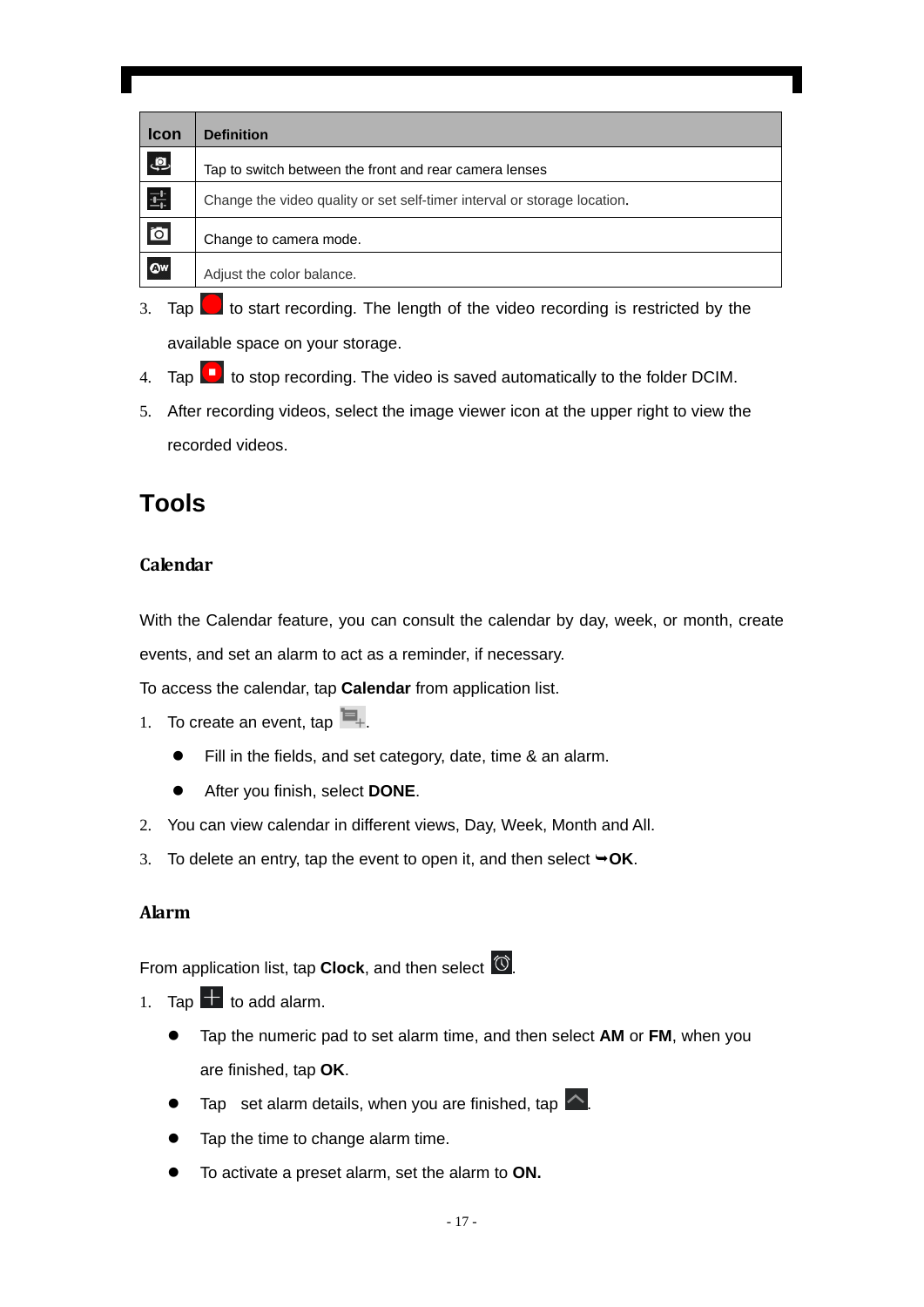- z To cancel an alarm, set the alarm to **OFF.**
- 2. When the alarm sounds, to stop the alarm, drag the alarm icon to  $\mathbb{R}$ . To repeat the alarm after a specified length of time, drag the alarm icon to  $\mathbf{Z}^{\mathbf{Z}}$
- 3. To delete an alarm, tap and hold the alarm $\rightarrow$ select  $\Box \rightarrow$ OK.

#### **File Manager**

Many features of the device, such as images, videos, documents, received attachments and downloaded files or applications, use memory to store data. With **File manager**, you can store and browse files and folders in your device, or edit, move, copy files; you can send files to compatible devices as well.

#### **Note:**

- 1. Some files formats are not supported depending on the software of the device.
- 2. Some files may not play properly depending on how they are encoded.

#### **Sound Recorder**

With **Recorder**, you can record a voice memo. From application list, tap **Recorder**.

- 1. To record a voice memo, tap  $\Box$
- 2. To pause the recording, tap  $\Box$
- 3. To listen to a voice recording that you just recorded, tap

#### **Calculator**

With this feature, you can use the device as a calculator. The calculator provides the basic arithmetic functions. Tap the virtual numeric and calculation keys to perform a calculation.

## **Connectivity**

#### **USB Connection**

You can connect your device to a PC and use it as a removable disk, which allows you access the file directory.

- 1. If you want to transfer files from or to a memory card, insert a memory card into the device.
- 2. With a USB cable, connect your device to a PC.
- 3. Open the notification panel, select **USB connected**.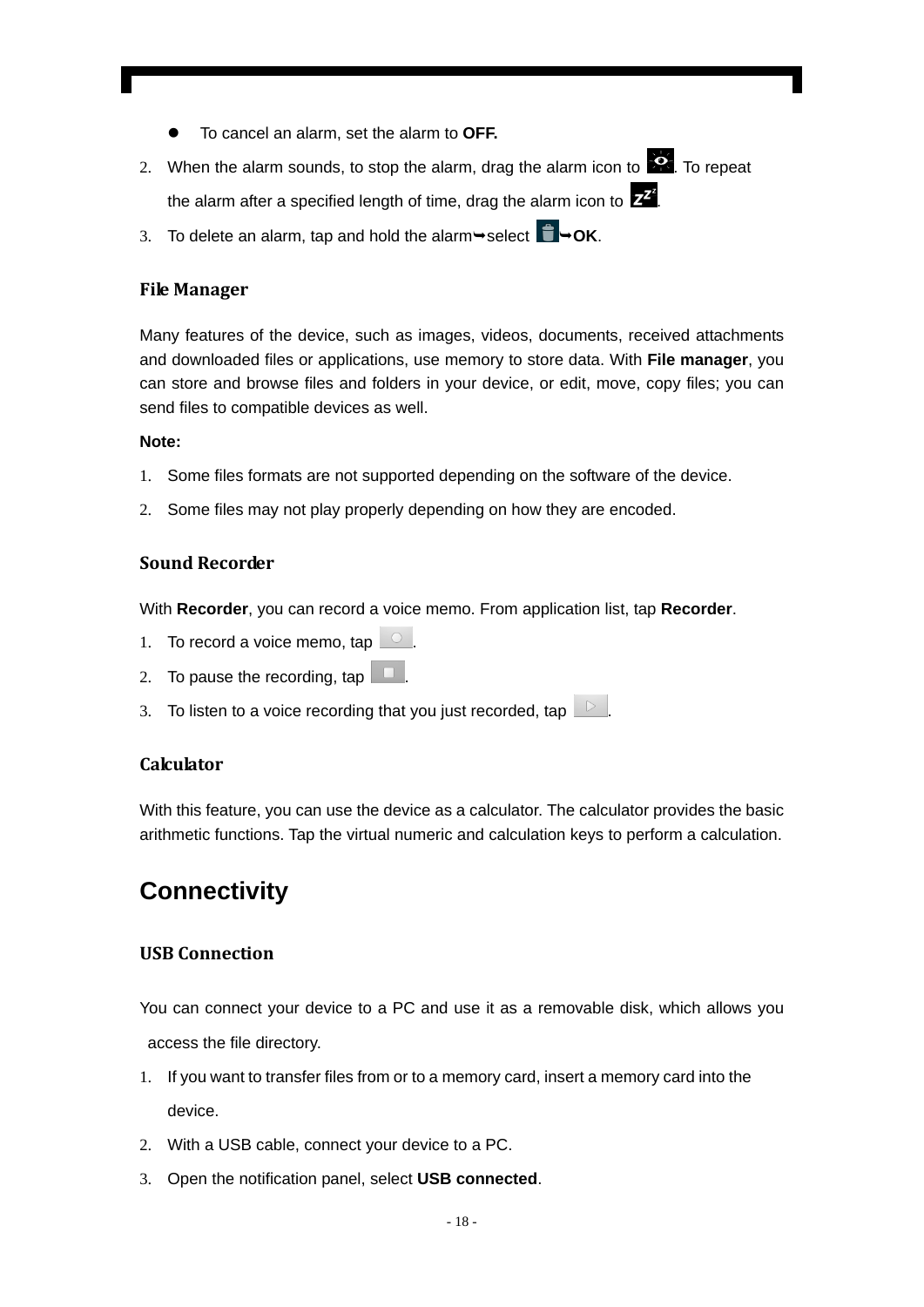- 4. Tap **Turn on USB storage**.
- 5. Open the folder to view files.
- 6. Copy files from the PC to the memory card.

#### **WiFi**

With Wi-Fi, you can connect to the internet or other network devices anywhere an access point or wireless hotspot is available.

#### **Activate the Wi-Fi feature**

- 1. From application list, tap **Settings.**
- 2. In the field of WIRELESS & NETWORKS, turn on the **Wi-Fi** feature.

#### ◆ Find and connect to Wi-Fi

- 1. Once the Wi-Fi feature is activated, the device automatically search for available Wi-Fi connection.
- 2. Select a network.
- 3. Enter a password for the network (if necessary).
- 4. Select **Connect**.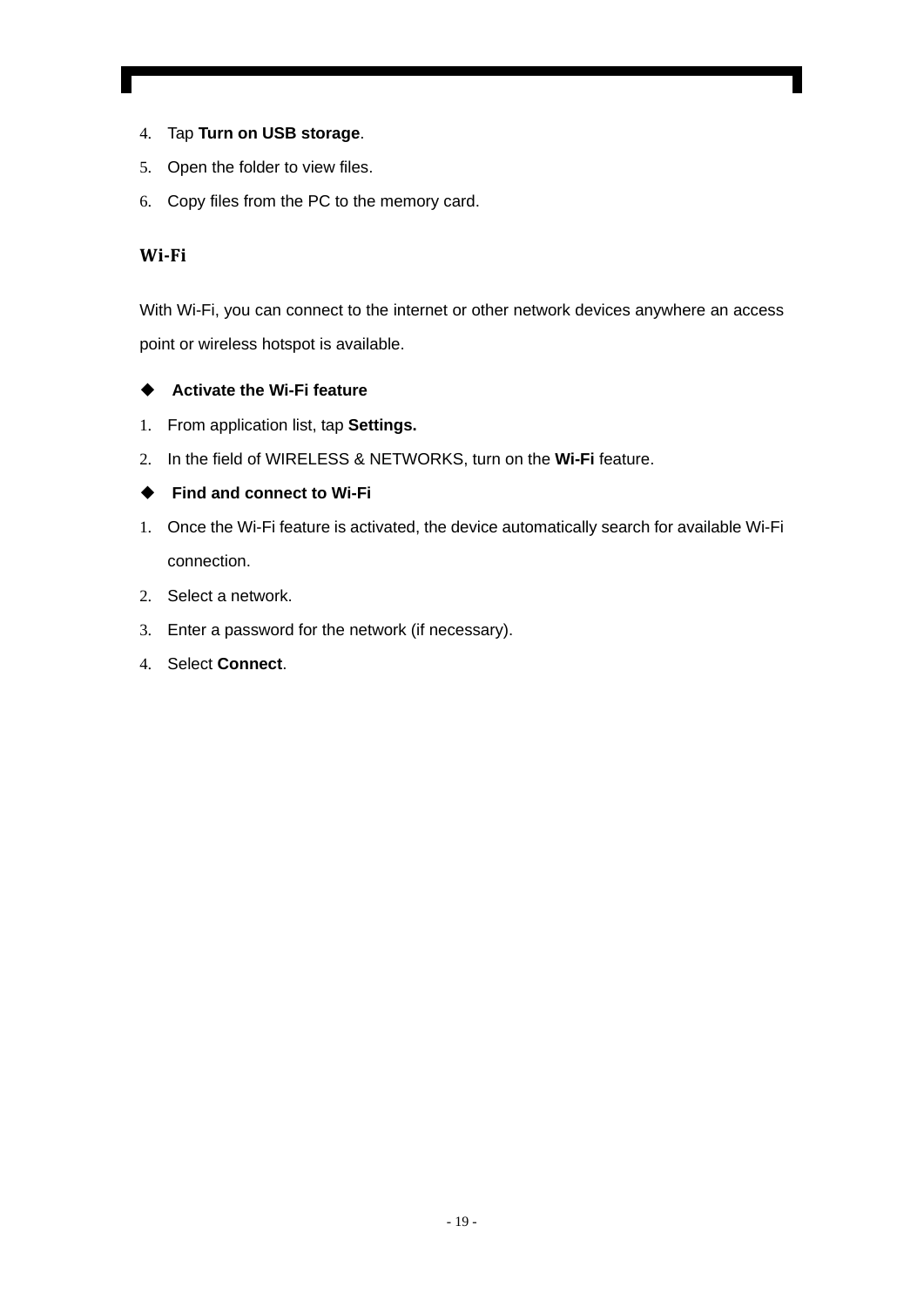## **Safety Precautions**

Read these simple guidelines before using your device. Not following them may be dangerous or illegal.

#### **Aircraft**

Switch off in aircraft and follow any restrictions. Wireless devices can cause interference in aircraft.

#### **Vehicles**

Never use your device while driving. Place it in a safe place.

Position your device within easy reach. Be able to access your device without removing your eyes from the road.

#### **Electronic devices**

In some circumstances your device may cause interference with other devices.

#### **Potentially explosive environments**

Switch off your device when in any area with a potentially explosive atmosphere, and obey all signs and instructions. Sparks in such areas could cause an explosion or fire resulting in bodily injury or even death.

#### **Pacemakers and other medical devices**

Pacemaker manufacturers recommend that a minimum separation of 8 inches be maintained between a wireless device and a pacemaker to avoid potential interference with the pacemaker.

Operation of any radio transmitting equipment, including wireless phones may interference with the functionality of inadequately protected medical devices. Consult a physician or the manufacturer of the medical device to determine if they are adequately shielded from external RF energy or if you have any questions.

Switch off your device in heath care facilities when any regulations posted in these areas instruct you to do so.

#### **Operating environment**

When connecting to other device, read its user guide for detailed safety instructions. Do not connect incompatible products.

Do not place your device in the air bag deployment area.

Use the device only in its normal operating positions as explained in the product documentation.

Always switch off your device when its use is prohibited or when it may cause interference and danger.

#### **Areas with posted regulations**

Switch off your device when any regulations posted in these areas instruct you to do so.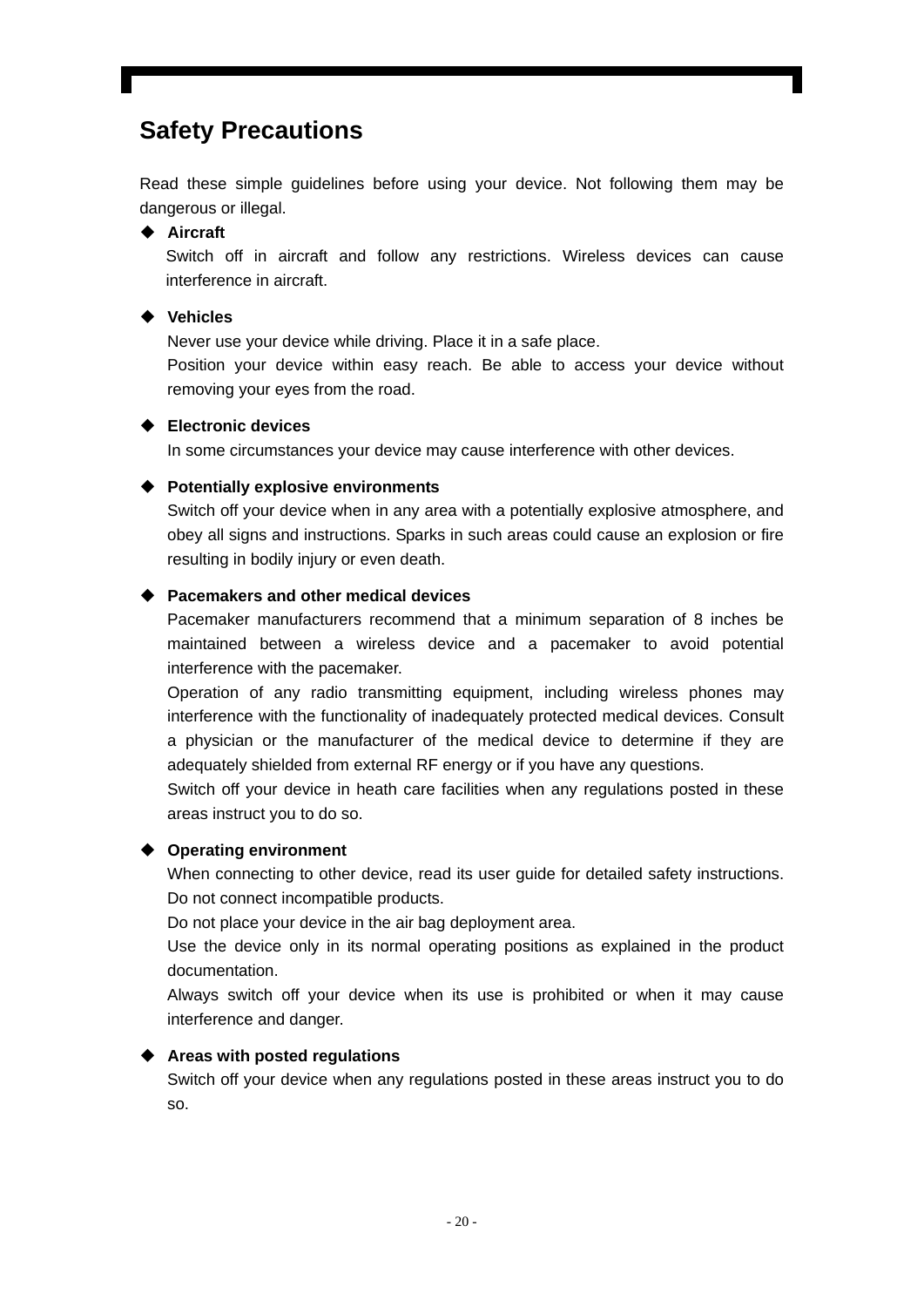## **Care & Maintenance**

- Use only manufacturer-approved accessories. Use general accessories may shorten the life of your device or cause device to malfunction.
- Keep your device dry. Humidity and all types of liquids may damage device parts or electronic circuits.
- ◆ Do not use or store the device in dusty, dirty areas.
- ◆ Do not store the device in hot or cold areas.
- ◆ Do not store your device near magnetic fields.
- Do not store your device with such metal objects as coins, keys and necklace.
- ◆ Do not drop your device or cause impacts to your device.